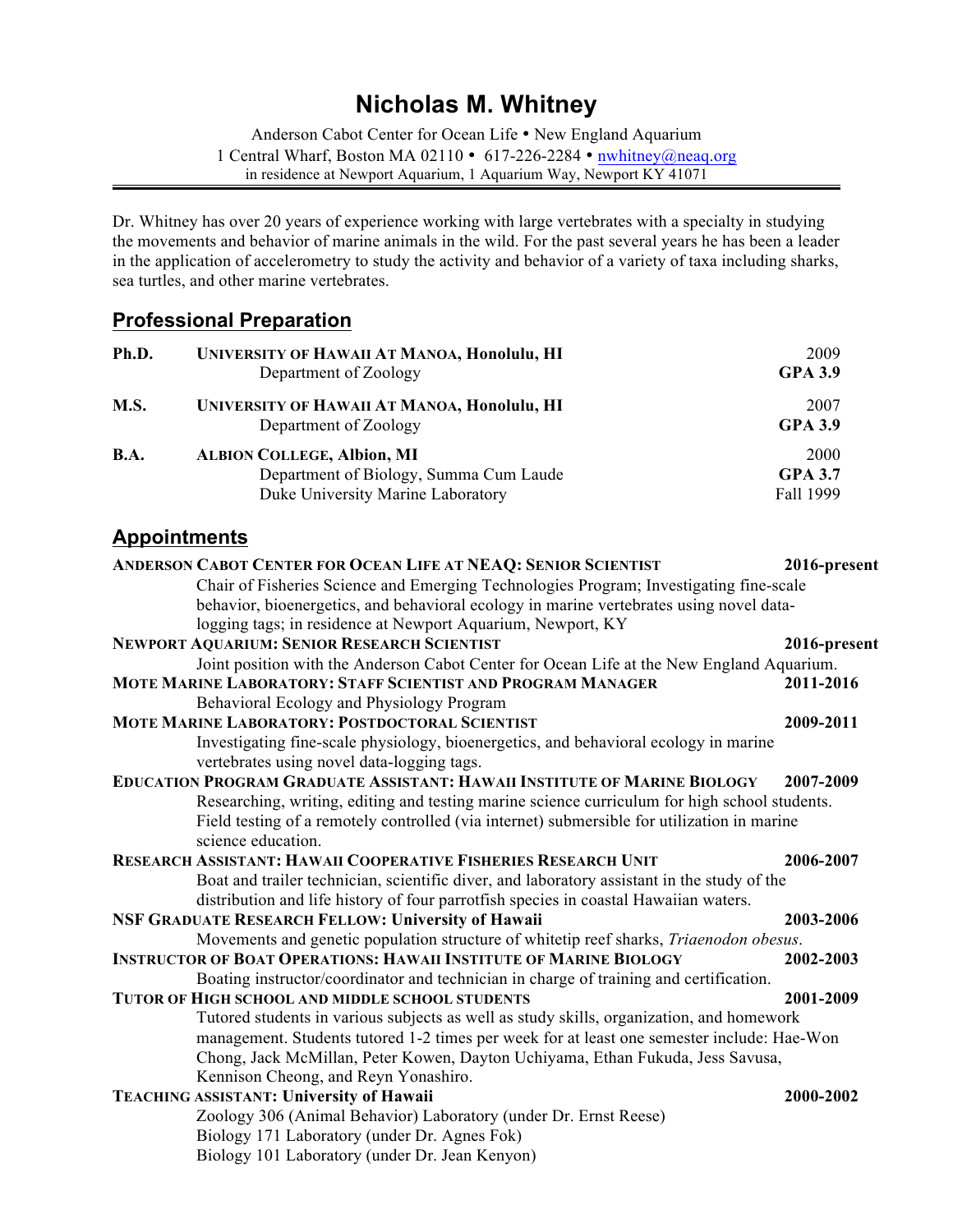### **Scientific Publications**

- Pratt HL Jr.. Pratt TC, Morley D, Lowerre-Barbieri S, Collins A, Carrier JC, Hart KM, and **NM Whitney**. *Accepted*. Partial migration of the nurse shark, *Ginglymostoma cirratum*, from the Dry Tortugas Islands. Environmental Biology of Fishes.
- **Whitney NM**, White CF, Anderson P, Hueter RE, and GB Skomal. 2017. The physiological stress response, post-release behavior, and mortality of blacktip sharks (*Carcharhinus limbatus*) caught on circle and J-hooks in the Florida recreational fishery. U.S. Fishery Bulletin. 115:532-543.
- Lear KO, **Whitney NM**, Brewster LR, Morris JJ, Hueter RE, and AC Gleiss. 2017. Correlations of metabolic rate and body acceleration in three species of coastal sharks under contrasting temperature regimes. Journal of Experimental Biology. 220: 397-407.
- Hart KM, White CF, Iverson AR, and **NM Whitney**. 2016. Trading shallow safety for deep sleep: juvenile green turtles select deeper resting sites as they grow. Endangered Species Research. 31:61- 73.
- **Whitney NM**, Taquet M, Brill R, Girard C, Schweiterman GD, Dagorn L, and KN Holland. 2016. Swimming depth of dolphinfish (*Coryphaena hippurus*) associated and unassociated with fish aggregating devices. U.S. Fishery Bulletin. 114 (4): 426-434.
- **Whitney NM**, White CF, Gleiss AC, Schwieterman GD, Anderson P, Hueter RE, and GB Skomal. 2016. A novel method for determining post-release mortality, behavior, and recovery period using acceleration data loggers. Fisheries Research. 183: 210-221.
- Lear KO, and **NM Whitney**. 2016. Bringing data to the surface: Utilizing data loggers for large sample sizes from marine vertebrates. Animal Biotelemetry. (2016) 4:12. DOI 10.1186/s40317-016-0105-8
- Selko KA, Gaggiotti OE, Treml EA, Wren JLK, Donovan MK, Hawai'i Reef Connectivity Consortium (including **NM Whitney**), and RJ Toonen. 2016. The DNA of coral reef biodiversity: predicting and protecting genetic diversity of reef assemblages. Proceedings of the Royal Society B. 283: 20160354.
- **Whitney NM**, Lear KO, Gaskins LC\*, and AC Gleiss. 2016. The effects of temperature and swimming speed on the metabolic rate of the nurse shark (*Ginglymostoma cirratum*, Bonaterre). Journal of Experimental Marine Biology and Ecology. 477: 40-46.
- Whitmore B\*, White CF, Gleiss AC, and **NM Whitney**. 2016. A float-release package for recovering data-loggers from wild sharks. Journal of Experimental Marine Biology and Ecology. 475: 49-53.
- Gardiner J, **Whitney NM**, and RE Hueter. 2015. Smells like home: The role olfactory cues in the homing behavior of blacktip sharks, *Carcharhinus limbatus*. Integrative and Comparative Biology.
- **Whitney NM**, Papastamatiou YP, and AC Gleiss. 2012. Chapter 9 Integrative multi-sensor tagging of elasmobranchs: emerging techniques to quantify behavior, physiology, and ecology. In: Biology of Sharks and Their Relatives Vol 2. Ed. Carrier JC, Heithaus MR, and JA Musick. CRC Press. Boca Raton, FL. pp. 265-290.
- **Whitney NM**, Robbins WD, Schultz JK, Bowen BW, and KN Holland. 2012. Phylogeography of the whitetip reef shark (*Triaenodon obesus*): oceanic dispersal in a sedentary reef predator. Journal of Biogeography. 39: 114-1156. (with cover)
- **Whitney NM**, Pyle RL, Holland KN, and JT Barcz\*. 2012. Movements, reproductive seasonality, and fisheries interactions in the whitetip reef shark (*Triaenodon obesus*) from community-contributed photographs. Environmental Biology of Fishes 93: 121-136.
- Fossette S, Gleiss AC, Myers AE, Bartlett PW, Doughty H, Garner S, Liebsch N, **Whitney NM**, Lutcavage ME, Wilson RP, and GC Hays. 2010. Diving strategy and buoyancy regulation in the deepest diving reptile: the leatherback turtle. Journal of Experimental Biology 213: 4074-83.
- **Whitney NM**, Pratt HL, Pratt TC, and JC Carrier. 2010. Identifying shark mating behavior using threedimensional acceleration loggers. Endangered Species Research 10: 71-82.
- Meyer CG, Clark TB, Papastamatiou YP, Whitney NM, and KN Holland. 2009. Long-term movement patterns of tiger sharks *Galeocerdo cuvier* in Hawaii. Marine Ecology Progress Series 381: 223- 235.
- **Whitney NM**, and PJ Motta. 2008. Cleaner host posing behavior of whitetip reef sharks (*Triaenodon obesus*) in a swarm of hyperiid amphipods. Coral Reefs 27: 363.